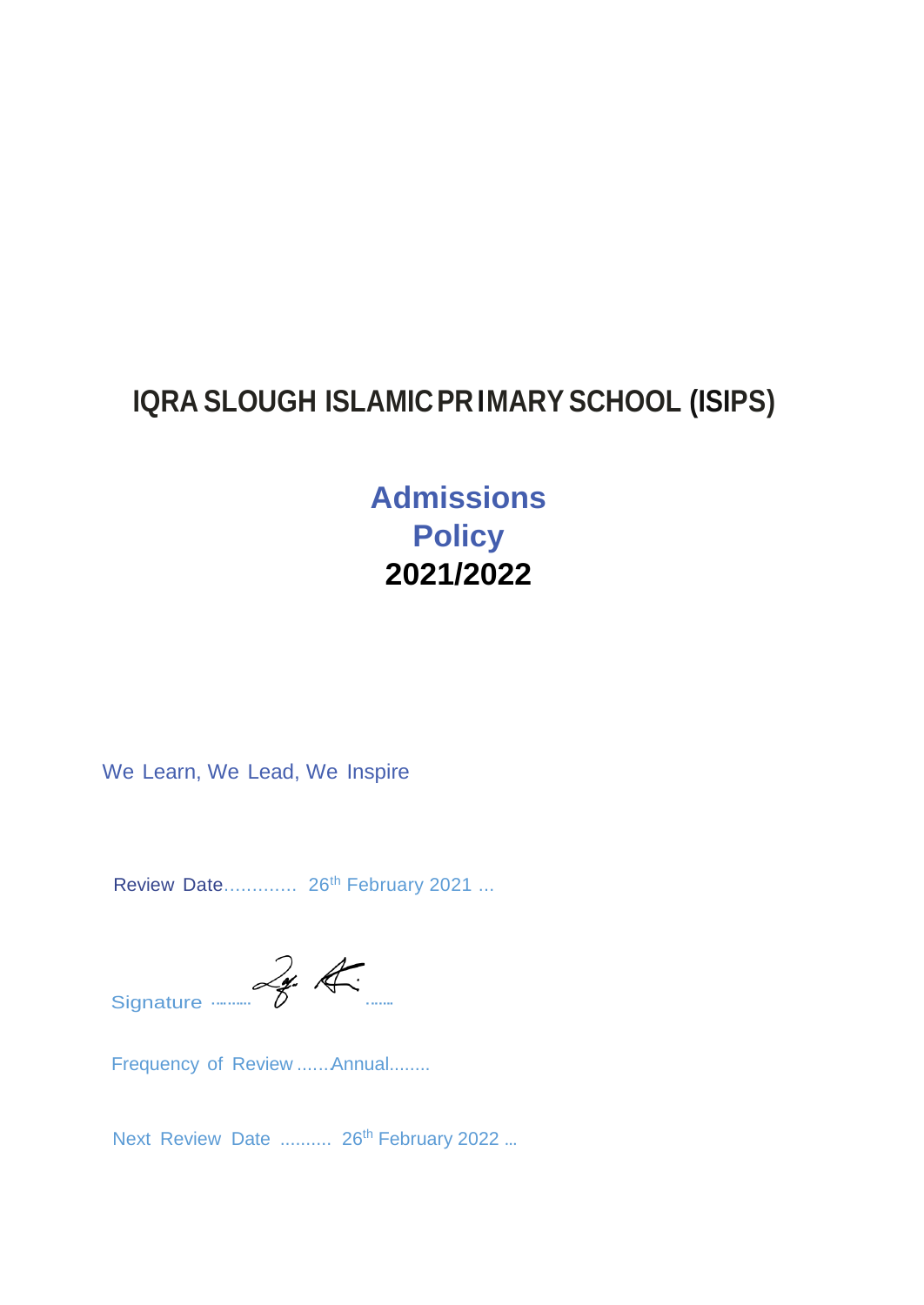### **Iqra Slough Islamic Primary School Admissions Policy**

### **School Year 2021/2022**

### **Introduction**

Our governing body applies the regulations on admissions fairly and equally to all those who wish to attend this school. The School Standards and Framework Act 1998 introduced a new framework for school admissions as of September 2000. This was later revised in the Education Act of 2002. Our admissions policy conforms to the regulations that are set out in that Act and are further explained in the statutory School Admissions Code of Practice and the statutory Appeals Code of Practice. These were revised in January 2003 and came into force in September 2004 which was revised in February 2012.

## Reception Admission Arrangements

**Published Admission Number** - The School's Published Admissions Number (PAN) agreed for admission to the Reception Year is 90. If no more than 90 applications are received for admission to the Reception Year, all applicants will be offered places.

## **Applying for places**

Children will be admitted to the Reception Year at the beginning of the Autumn Term before their fifth birthday. Parents must apply online to the LA. Go to <https://www.slough.gov.uk/school-admissions> and follow the instructions on screen. The application must be submitted to the LA to meet the published deadline. Details of all the applications made will be submitted to the school by the LA

Admission Policy – Slough Islamic Primary School 2021/2022

Where a pupil has a Statement of Special Educational Needs naming the school, the school will admit the pupil whether there are places available or not. All other applicants will be allocated according to the published Admissions Policy.

Oversubscription criteria: - When the number of applications received is greater than the number of remaining places available (after the admission of any pupils with an EHCP naming the school), the Governors will allocate places according to the Admissions Criteria below, which will be applied in the order of priority shown, and will advise the Local Authority (LA) of the children that they propose to admit.

1. Looked after children

Please note that adopted children must be looked after by an English or Welsh Local Authority. Places will be allocated under this criterion when places are first offered.

- 2. Children of staff members
- 3. Children from a Muslim background (up to 75% of the intake)
- 4. Children from a non-Muslim background (up to 25% of the intake)

Within categories 2 & 3 applicants will be prioritised as follows:

(a) Children who have an older brother or sister at the school when the applicant is due to be admitted.

**Siblings:** Sibling refers to brother or sister, half brother or sister, adopted brother or sister, step brother or sister, or the child of the parent/carer's partner where the child for whom the school place is sought isliving in the same family unit atthe same address as that sibling

- (b) Children who have medical or social needs and whose application can be supported in writing by the relevant professional such as a social worker GP
- (c) Children who live in the catchment area of the school, which includes all Slough wards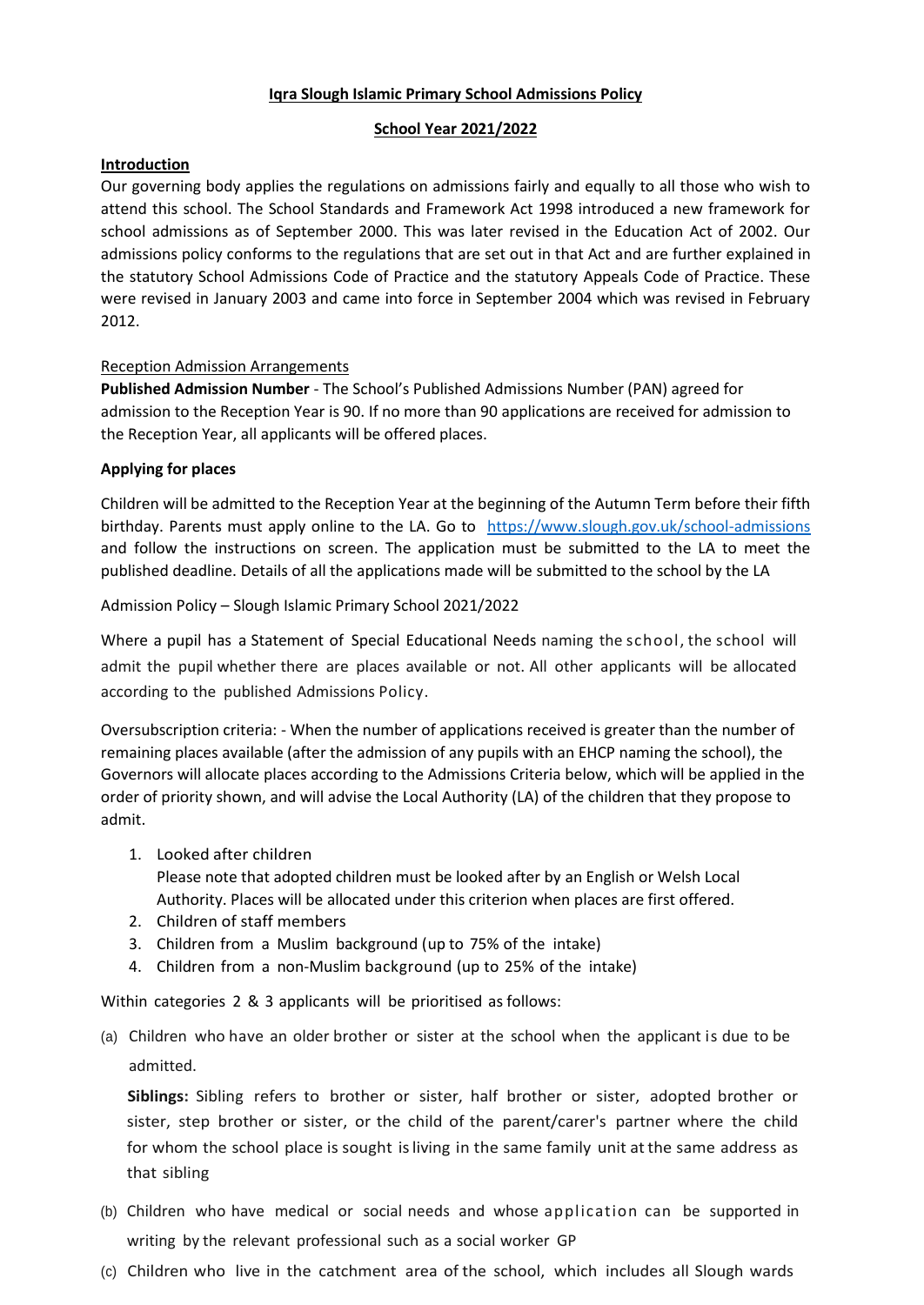**Distance:** Distance will be measured in a straight line from the front door of the child's home address (including flats) to the main entrance of the school, using the Local Authority's computerised measuring system, with those living closer to the school receiving the higher priority

(d) All other applicants

### Supplementary Information Form

The School's Supplementary Information Form for In Year admissions will be available from the school office and should be completed and returned to the school office with the supporting documents.

### In-year applications

In year applications are welcome direct to the school and these are co-ordinated by Iqra school. The admissions criteria detailed in this policy remain the same for in-year admissions.

### Waiting List

The LA maintains a waiting list (when appropriate) for those children whose applications for a reception place have not yet been considered and for those who are not offered a place. All other waiting lists are maintained by the school. The order of priority on the waiting list is determined using the admissions criteria given above. No account will be taken of length of time on the waiting list, so it is possible for a child who moves into the area later to have a higher priority than one who has been on the waiting list for some time.

Igra will no longer operate a rolling waiting list effective  $20<sup>th</sup>$  July 2022 as instructed by the Local Authority's. A new waiting list will be created at the start of the new Academic School Year and a new Supplementary Information Form **must** be completed and returned to the school office with the supporting documents.

### **A Guide to Iqra Slough Islamic Primary School Admissions Appeals.**

### **How do I submit an appeal?**

Given the current Coronavirus epidemic Iqra school is mindful of the Department for Education's advice on how to conduct appeals. The DFE advise schools to consider virtual hearings or written representations. The Governing body of Iqra has decided to offer appellants the choice as to which option they wish to use. The DFE temporary regulations allow for appeals to be conducted in the follow manner:

- (a) appeal hearings to be conducted remotely (that is, by telephone or video conference)
- (b) appeals to be determined on the basis of written submissions only

You will need to select either option (a) or (b) above and confirm which of the options you have selected when you submit your appeal.

### **Deadline for Appeals**

**Reception Appeals:** 13<sup>th</sup> May 2022 (20 days from the "National offer date")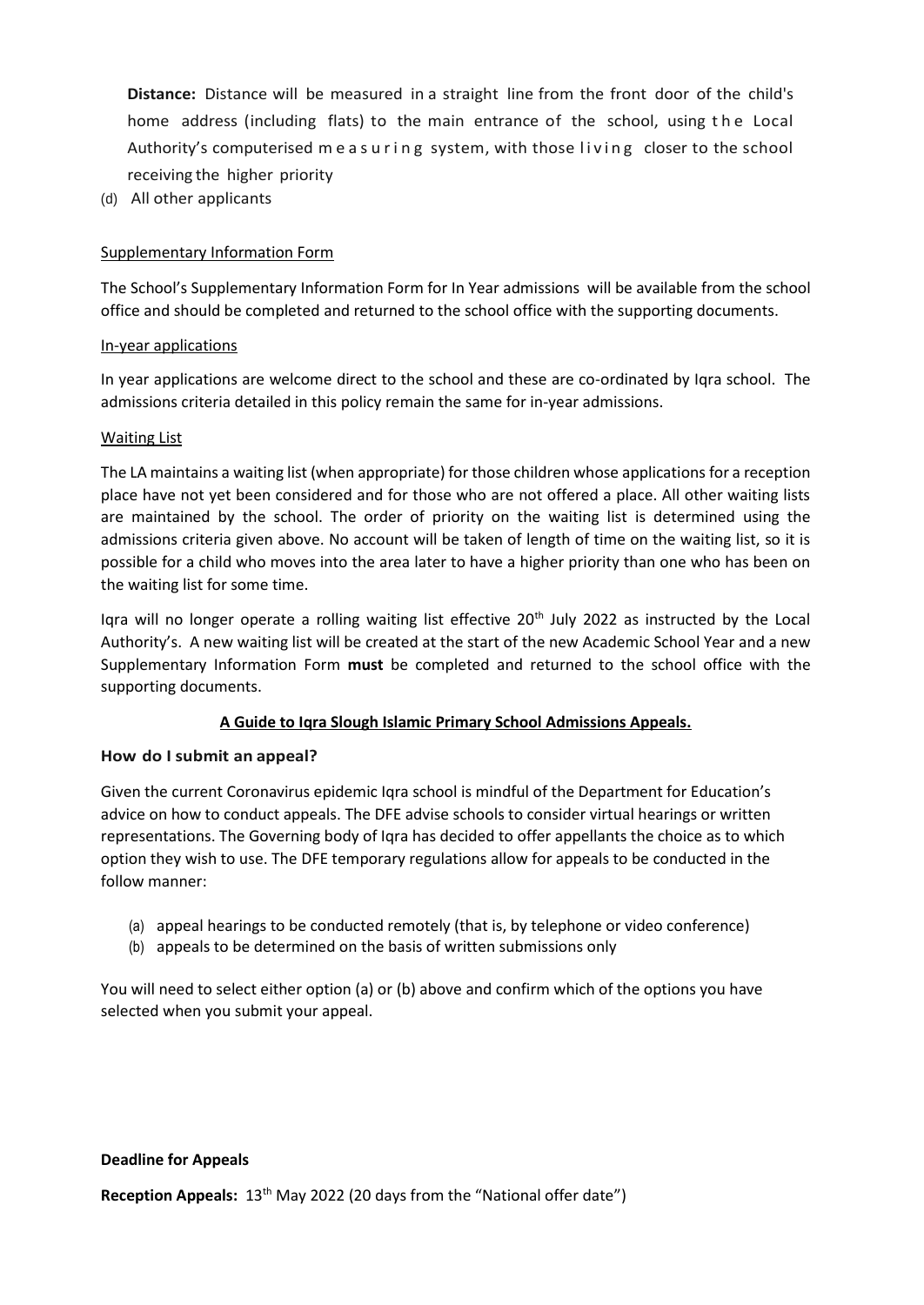# **In-Year appeals (appeals outside the co-ordinated admission round)**

Appeals lodged outside the normal admission round will be heard within **30 school days**, following the receipt of the appeal form.

The clerk will acknowledge receipt of your appeal form within 15 working days.

Ifyou do not hear anything within that time, please telephone 01753 520018, to check that the form has been received.

A copy of your appeal form will then be sent to the admission authority (Iqra School) who will prepare a statement detailing how the school's admission criteria have been applied and the reasons for not offering your child a place at your preferred school.

The admission authority also supplies to the Clerk copies of any relevant previous correspondence, including your application form, if applicable. All this information will be circulated to you and the Panel before the hearing. You can submit written material in support of your appeal up to the appeal date, although itwould be helpful if you submit the material as early as possible.

You will receive 10 school days' notice of the date and time of your appeal. You will be informed of the venue and the procedure to be followed at the appeal. You will also be sent a copy of the admission authority's statement before the hearing.

# **Who sits on an Appeal Panel?**

Panels are made upofthree members. None of the Panelwill have any connection with the school you are appealing for, the school that you have been allocated or will have been involved inthe original allocation decision.

If one of the three panel members withdraw the panel can continue the hearing and conclude with two.

# **Who attends the appeal?**

You have a right to attend the hearing and it is very helpful if you can attend to put your case. A friend or another family member may also attend to support you or help you put your case. Legal representation isseldom required and you should be aware that the Panel is unable to pay any of your costs.

If you decide notto attend the hearing and do not request an alternative time or date, your appeal will be heard in your absence based onthe written material you have submitted.

A representative from the admission authority Iqra School, sometimes supported by the school's Head teacher, attends to put the school's case.

The clerk to the Appeal Panel will be present throughout the hearing. The Clerk has no role inthe decision-making process but is an independent source of advice and takes a note of proceedings.

# **What will happen at my appeal?**

Hearings should be as informal as possible but the normal procedure is as follows:

The chair will welcome you to the appeal, outline the procedure and introduce to you the other Panel Members, the admission authority's representative and the Clerk.

The admission authority's representative will begin by explaining why your child has not been offered a place at your preferred school. If you orthe Panelwish to ask a question on what has been said this isthe time to do so. The Chair will then ask you to put your case. You will be given as muchtime as you need and it isimportant that you tell the Panel everything that isrelevant to your case.The Panel and the admission authority's representative willthen ask you questions onwhat you havesaid.

The Chair will give both partiesthe opportunity to sum up their case before beingasked to leave the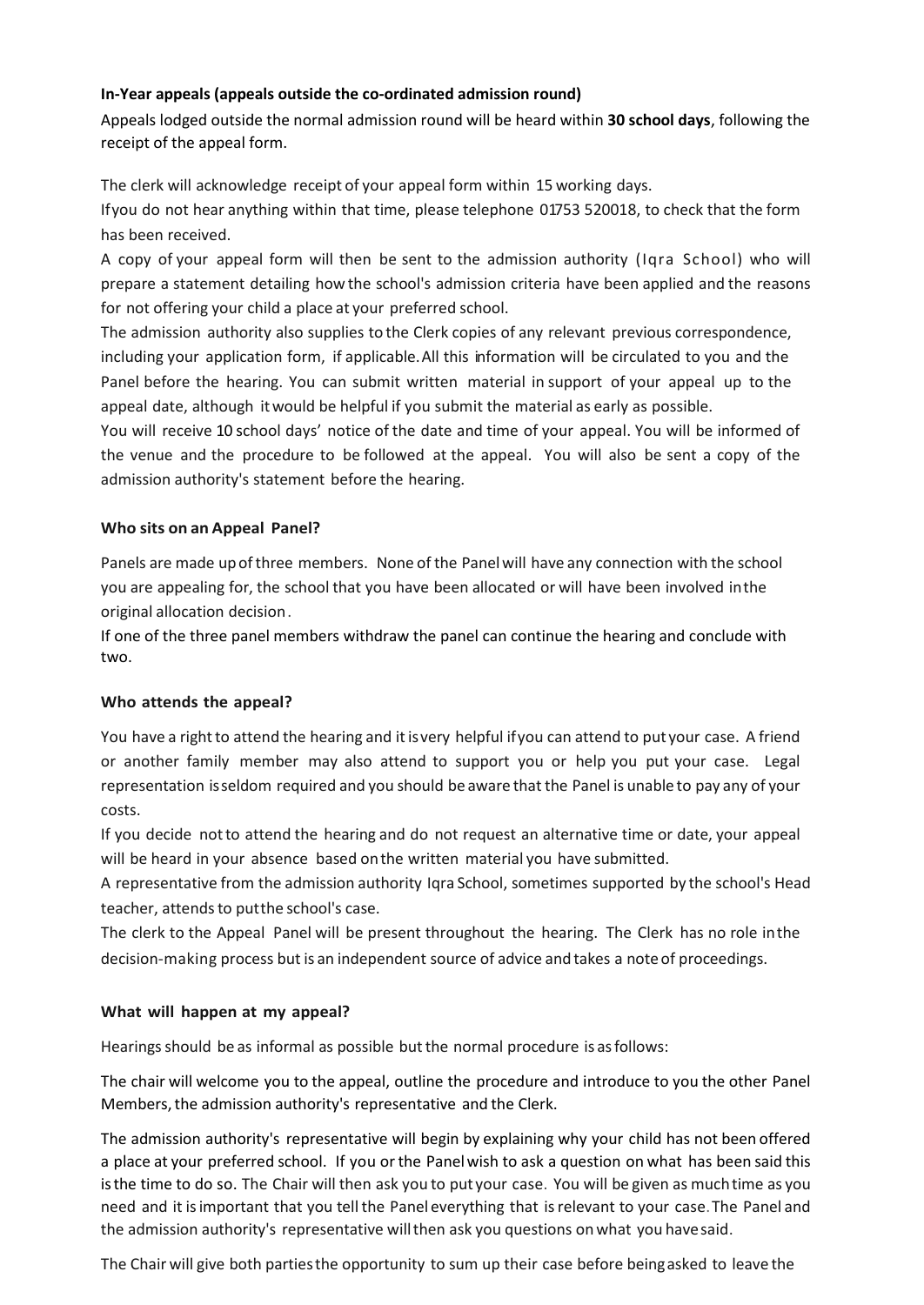room. The Panel will then discuss the appeal in private and come to a decision which will be recorded by the Clerk. Appeals aretimetabled and every effort is madeto keepto your appointed time. Please note that there is occasionally some delay if previous appeals have taken longer than expected. **How is the decision made?**

# *Infant class size appeals - Reception, Year 1 and Year 2*

The School Standards and Framework Act 1398 states that there cannot be more than 30 pupils in an infant class (Reception, Year 1 or Year 2). Inmost cases, the admission authority will have refused to admit your child because to do so would cause a class to breach the legal limit of 30. If yours is an infant class appeal, this will be explained inthe papers circulated before the hearing. If you are unsure, contact the Clerk.

Itis important to note that for this type of appeal, the powers of the Appeal Panel are extremely limited and Panel Members are only allowed to consider strict criteria asset out bythe Appeals Code.

An infant class appeal may only be allowed ifany ofthe following criteria apply:

- 1. The admission of your child would not breach the legal limit
- 2. The admission criteria were not lawful
- 3. Theadmissioncriteriawere incorrectlyorimpartially applied andyour childwould have been offered a place if they had been correctly and impartially applied.
- 4. The decision to refuse was not one which a reasonable admission authority would have made in the circumstances ofthe case.

The threshold for finding that the decision to refuse admission was not one that a reasonable authority would have made.

To find a decision 'unreasonable',the panelwould consider that, given all the information available to the admission authority at the time *"no sensible person who had applied his mind to the question could have arrived at it".*

It is only in rare cases that an Infant Class Appeal is allowed.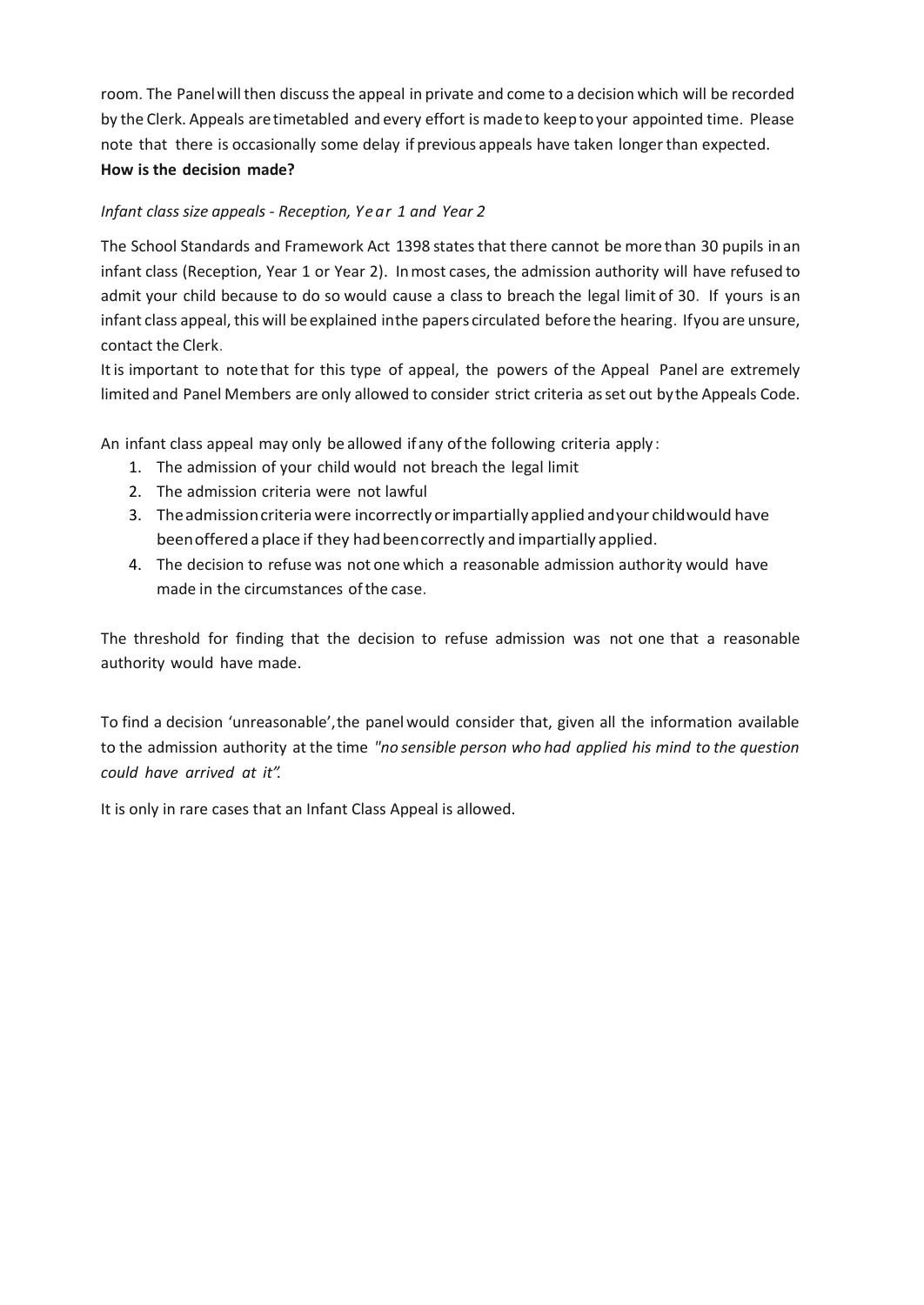

# IQRA PRIMARY SCHOOL

# **ADMISSION FORM**

ADMISSION NO…………….

ADMISSION DATE…………………….CLASS………….

Child's SURNAME…………………………………………………… M/F………. (male/female)

FIRST NAME…………………………………………………………

CHOSEN NAME ………………………………….

ADDRESS ………………………………………………………………………….

HOME

POSTCODE……………… TELEPHONE ………………………………………

D.O.B. ……………....................... (position in family------/------)

Documents required: (Birth Certificate. …..) (passport……) (Proof of Address)

YOUNGER BROTHERS/SISTERS

Name…………………………………………………M/F………...D.O. B…………...

Name…………………………………………………M/F………...D.O. B………….

Name…………………………………………………M/F………...D.O. B………….

Name…………………………………………………M/F………...D.O. B………….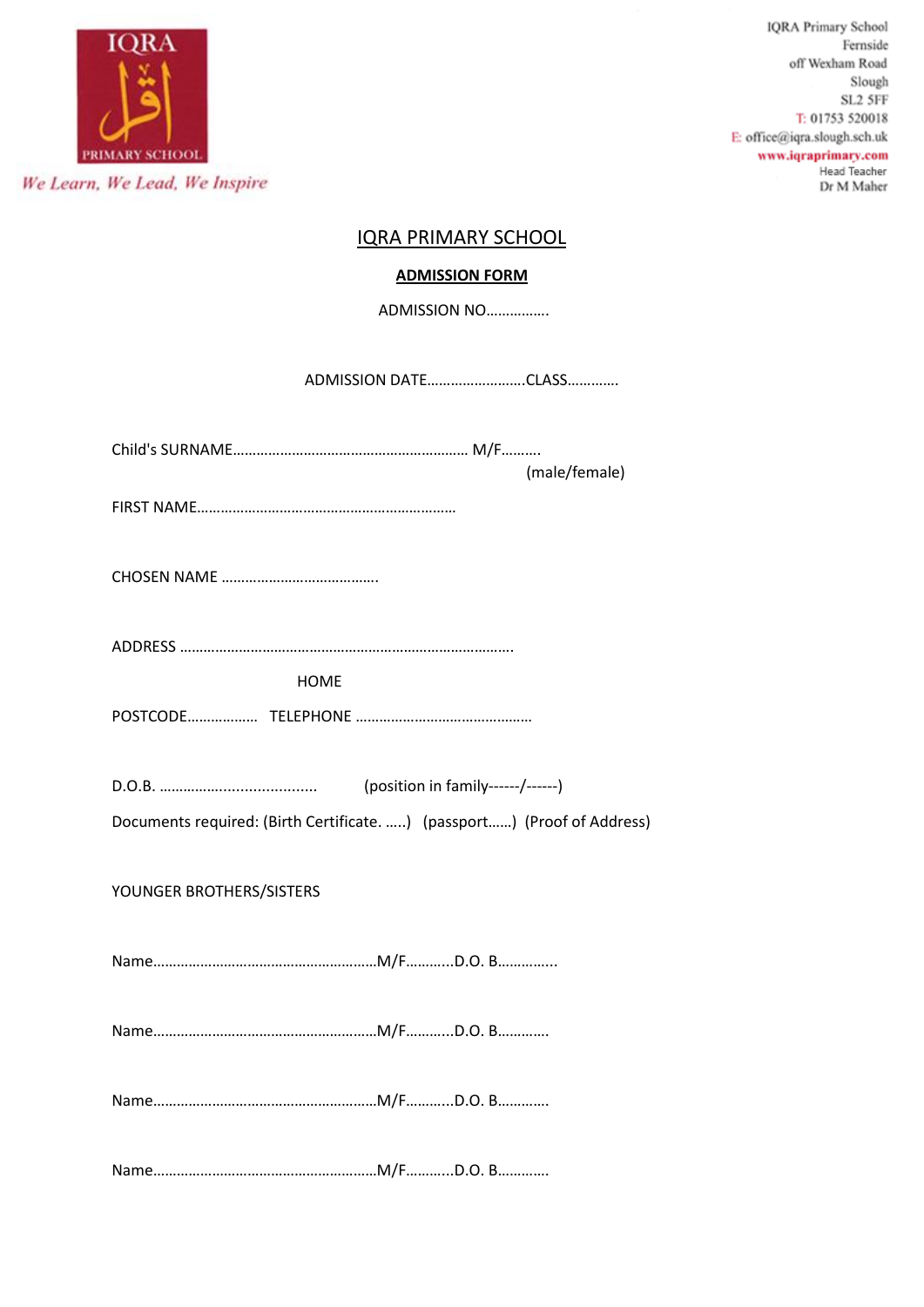

BROTHERS/SISTERS AT IQRA SCHOOL

Name……………………………………………………. Class………….

Name……………………………………………………. Class………….

### PARENT INFORMATION

FATHER

Surname……………………………………………. First Name……………………………

MOTHER

Surname……………………………………………. First Name……………………………

LEGAL GUARDIAN - STEP/FOSTER/ADOPTIVE PARENT - COURT ORDER DETAILS:

………………………………………………………………………………………………………

…………………………………………………………………………………………………….

FATHER'S PLACE OF WORK……………………………………………………………

Telephone No……………………………………………………………………………….

MOTHER'S PLACE OF WORK……………………………………………………………

Telephone No……………………………………………………………………………….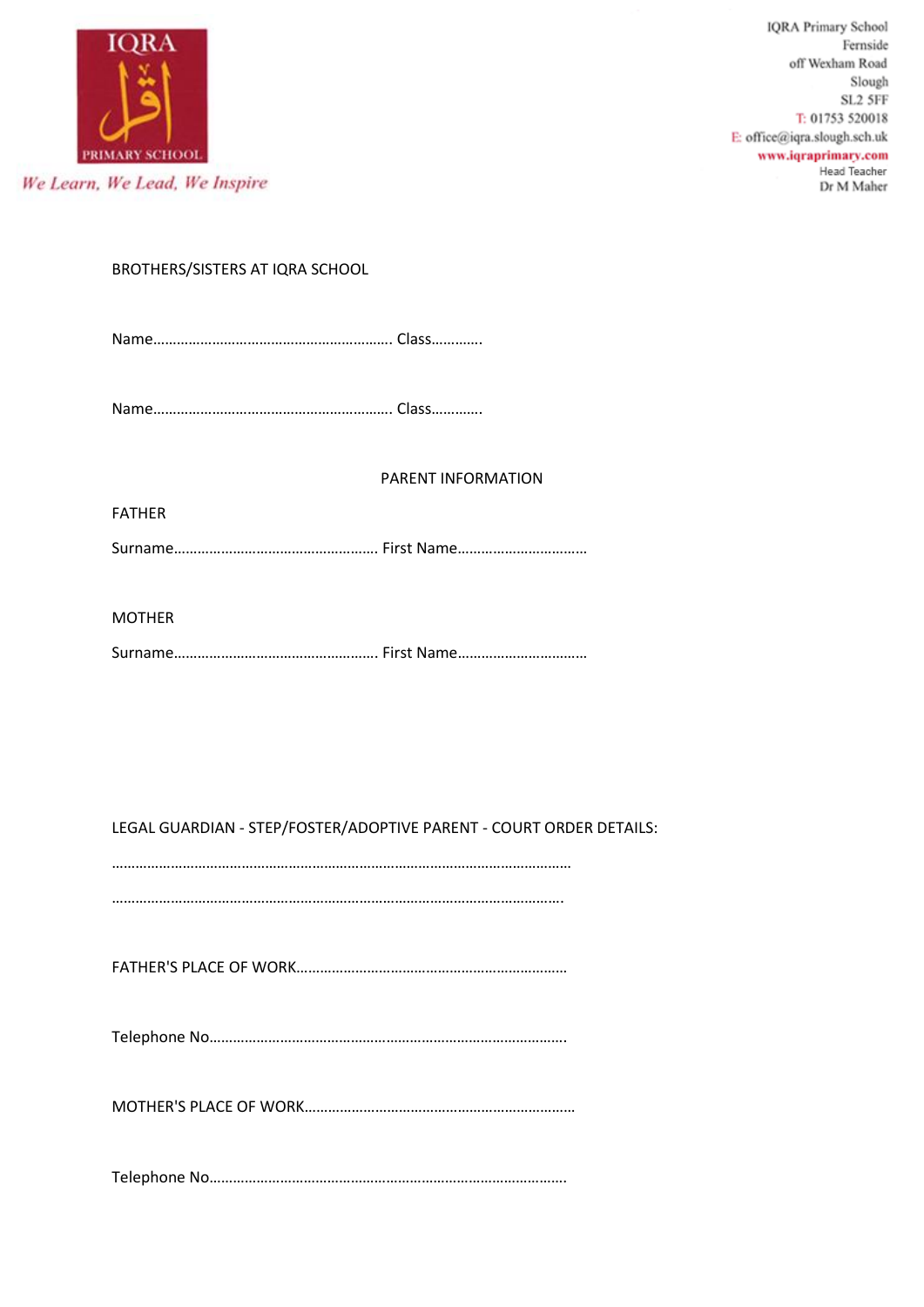

| <b>EMERGENCY CONTACT:</b>                                                                               |
|---------------------------------------------------------------------------------------------------------|
|                                                                                                         |
|                                                                                                         |
| DO YOU HAVE ACCESS TO THE INTERNET DO YOU HAVE A COMPUTER OR LAPTOP Your                                |
|                                                                                                         |
| IF UNEMPLOYED - Do you receive INCOME SUPPORT/CHILD TAX CREDIT                                          |
| (yes/no)                                                                                                |
|                                                                                                         |
|                                                                                                         |
|                                                                                                         |
|                                                                                                         |
|                                                                                                         |
|                                                                                                         |
|                                                                                                         |
| DOES YOUR CHILD SUFFER FROM ANY CHRONIC/SEVERE ALLERGY (e.g. nuts, wasp stings etc)                     |
| whereby he/she may require a life-saving injection whilst in school?                                    |
|                                                                                                         |
|                                                                                                         |
|                                                                                                         |
|                                                                                                         |
|                                                                                                         |
| This information will be treated in the strictest confidence and in no way jeopardises the provision of |

a place for your child. However, failure on the part of the parent to disclose this information will mean that the County Council will not accept liability for your child if a severe reaction occurs whilst he/she is in school.

DO YOU FEEL YOUR CHILD NEEDS ANY SUPPORT IN CLASS OR IN ANY SUBJECT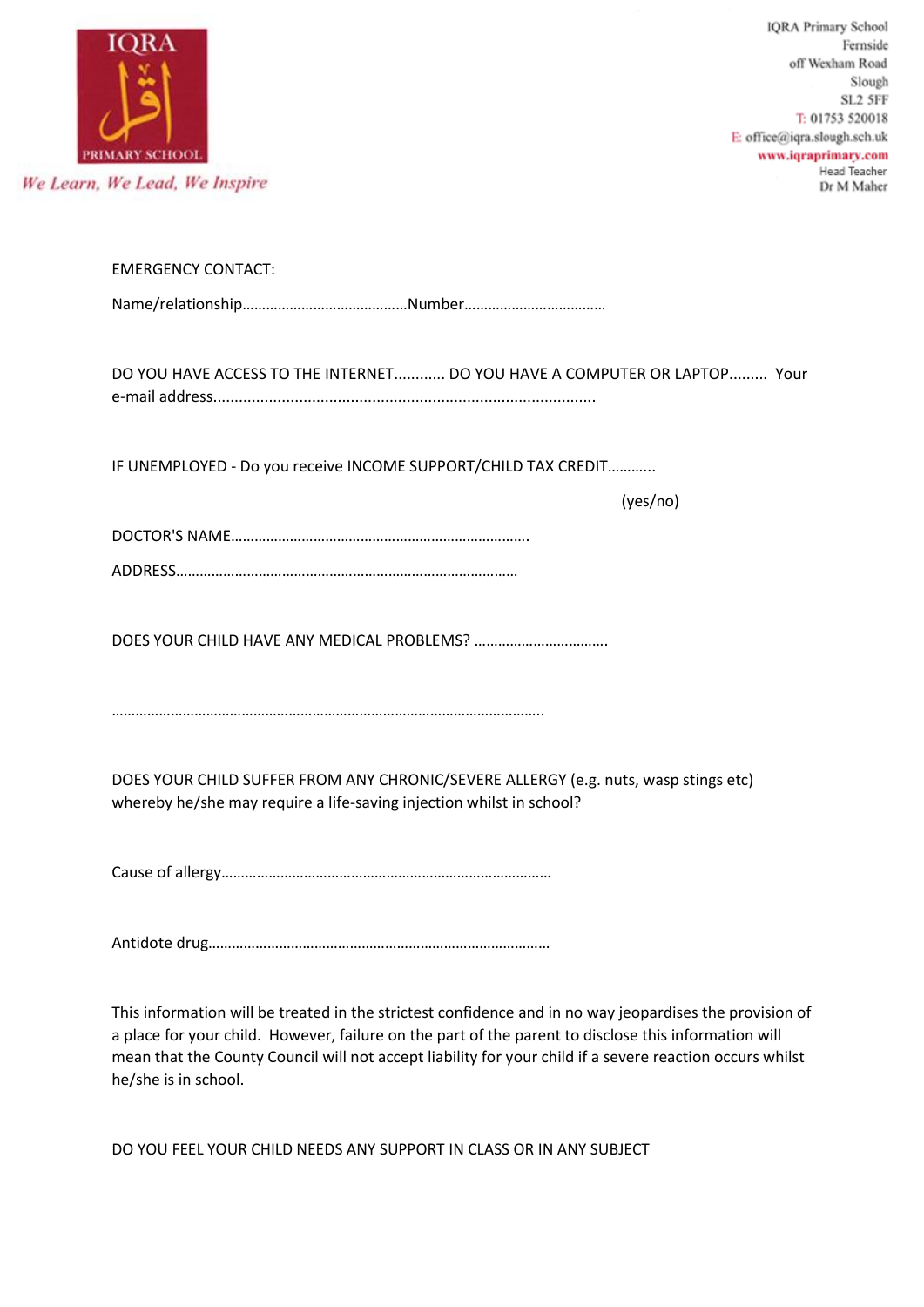|                                                                                                                                                  | <b>IQRA Primary School</b><br>Fernside<br>off Wexham Road<br>Slough<br>SL2 5FF<br>T: 01753 520018<br>E: office@iqra.slough.sch.uk<br>www.iqraprimary.com<br>Head Teacher |
|--------------------------------------------------------------------------------------------------------------------------------------------------|--------------------------------------------------------------------------------------------------------------------------------------------------------------------------|
| We Learn, We Lead, We Inspire                                                                                                                    | Dr M Maher                                                                                                                                                               |
|                                                                                                                                                  |                                                                                                                                                                          |
| <b>PREVIOUS SCHOOL DETAILS</b>                                                                                                                   |                                                                                                                                                                          |
|                                                                                                                                                  |                                                                                                                                                                          |
|                                                                                                                                                  |                                                                                                                                                                          |
|                                                                                                                                                  |                                                                                                                                                                          |
|                                                                                                                                                  |                                                                                                                                                                          |
| We are required to ask you for the information below. You are not obliged to provide it but your<br>voluntary co-operation would be appreciated. |                                                                                                                                                                          |
| Yes / No<br>Was your child born outside of the United Kingdom?                                                                                   |                                                                                                                                                                          |
| If yes, please give date of arrival in the UK and place of birth.                                                                                |                                                                                                                                                                          |
|                                                                                                                                                  |                                                                                                                                                                          |
| TRAVEL TO SCHOOL BY: Walk Car/Van Bus Cycle Taxi Car Share                                                                                       |                                                                                                                                                                          |
| <b>RELIGION</b>                                                                                                                                  |                                                                                                                                                                          |
| Buddhist Hindu JehovahMuslim SikhChristian AnglicanBaptist                                                                                       |                                                                                                                                                                          |
| Methodist Roman Catholic United Reformed Church None                                                                                             |                                                                                                                                                                          |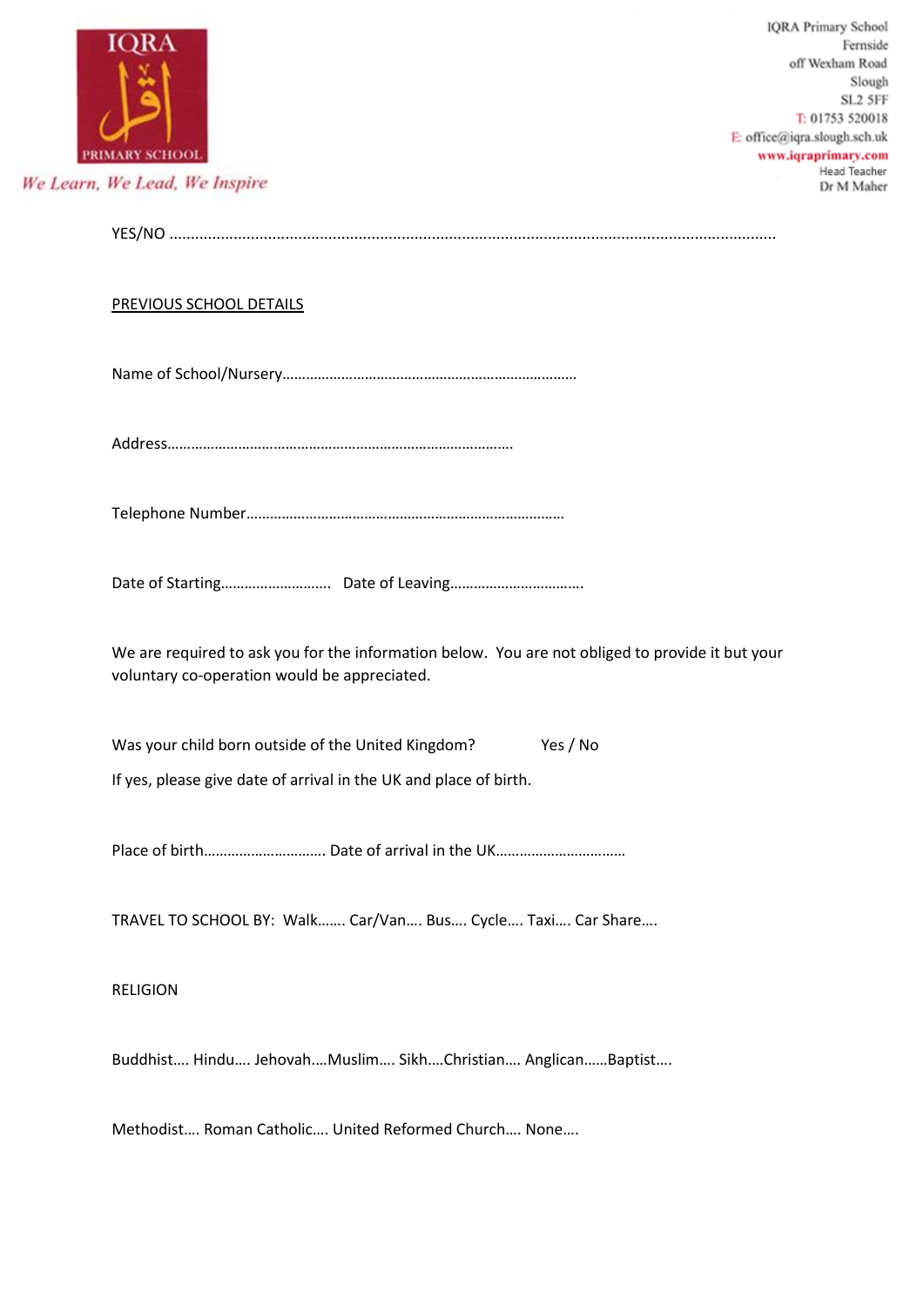

Unclassified/Other…………………………………. (please state)

### LANGUAGE SPOKEN AT HOME

Arabic…. Bengali… Cantonese…. English…. Gaelic…. Greek…. Gudjurathi…. Hindi….

Italian…. Panjabi…. Portuguese…. Spanish…. Turkish…. Urdu….

Other…………………… (please state)

CHILDS ETHNIC ORIGIN (please tick one)

### WHITE

British…. Irish…. Traveller of Irish Heritage…. Gypsy/Roma….

Any other white background……………………………... (please state)

Italian…. White Western European…...White Eastern European……

White Other……………………………………………… (please state)

### MIXED

White and Black Caribbean…. White and Black African…. White and Pakistani….

White and Indian…. White and Any Other Asian Background…………...

Any Other Mixed Background…………………………… (please state)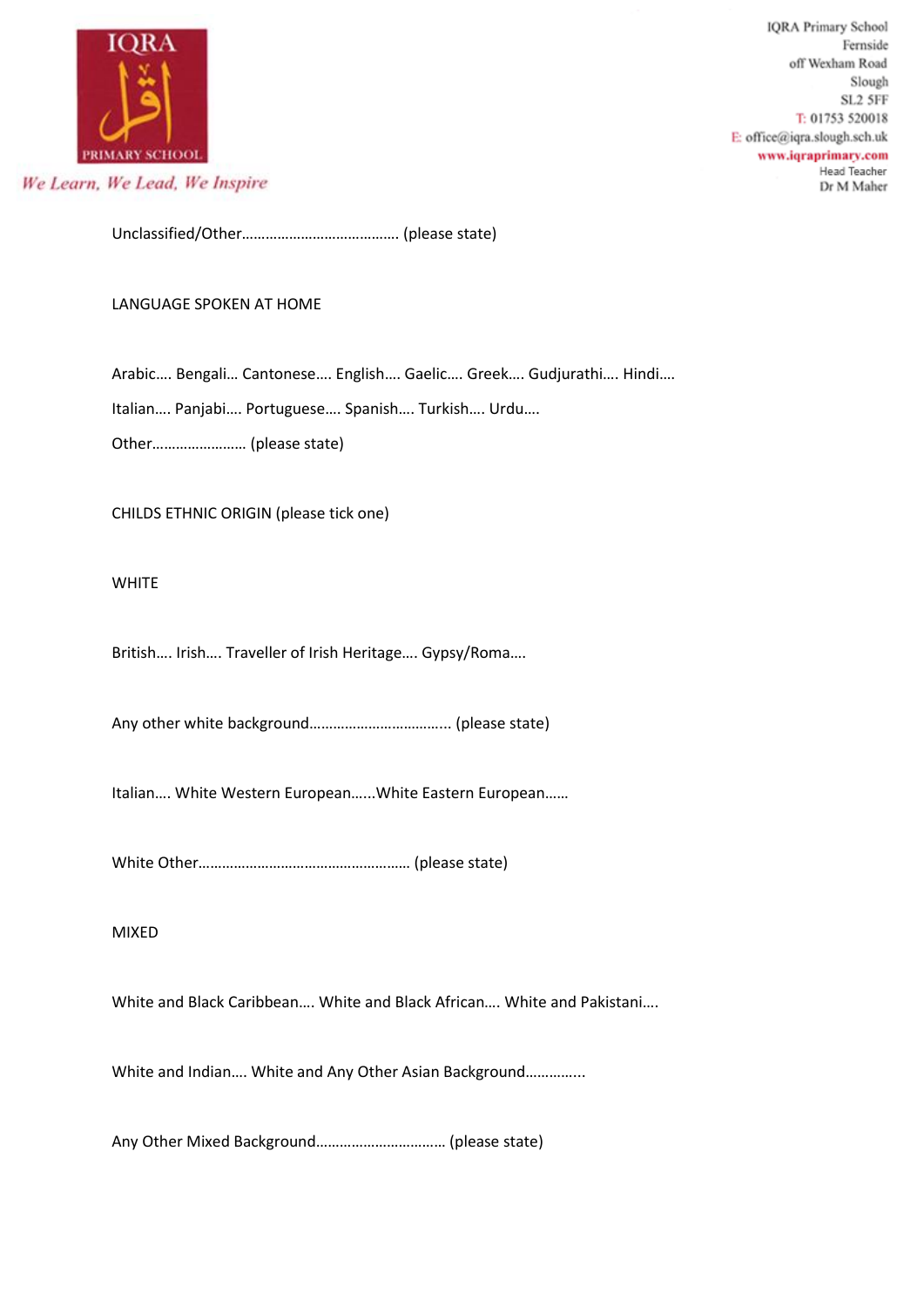

ASIAN OR ASIAN BRITISH

Indian…. Other Pakistani…...Bangladeshi…. African Asian….

Other Asian………………………………………………... (please state)

BLACK OR BLACK BRITISH

Caribbean……... Somali……. Other Black African….

Any Other Black Background……………………………... (please state)

OTHER

Chinese…. Any Other Ethnic Background……………….… (please state)

Translation Required: YES/NO Language……………………………...

SIGNATURE…………………………………. DATE…………………

(parent/guardian)

### **Visits within the locality**

To enhance the children's curriculum, we occasionally need to visit areas within the locality of the school e.g. to the local shops etc. These trips would be in either small groups or as a whole class and would be well supervised the adult/pupil ratio is as follows:

Reception = 1:4 Years  $1 \& 2 = 1.6$  Year  $3 = 1.8$  Years  $4.5 \& 6 = 1:10$ 

I give my permission for my child to be taken on trips to areas within the locality of the school, either in small groups or with the whole class.

Signed………………………………………… Parent/Guardian Date………………………...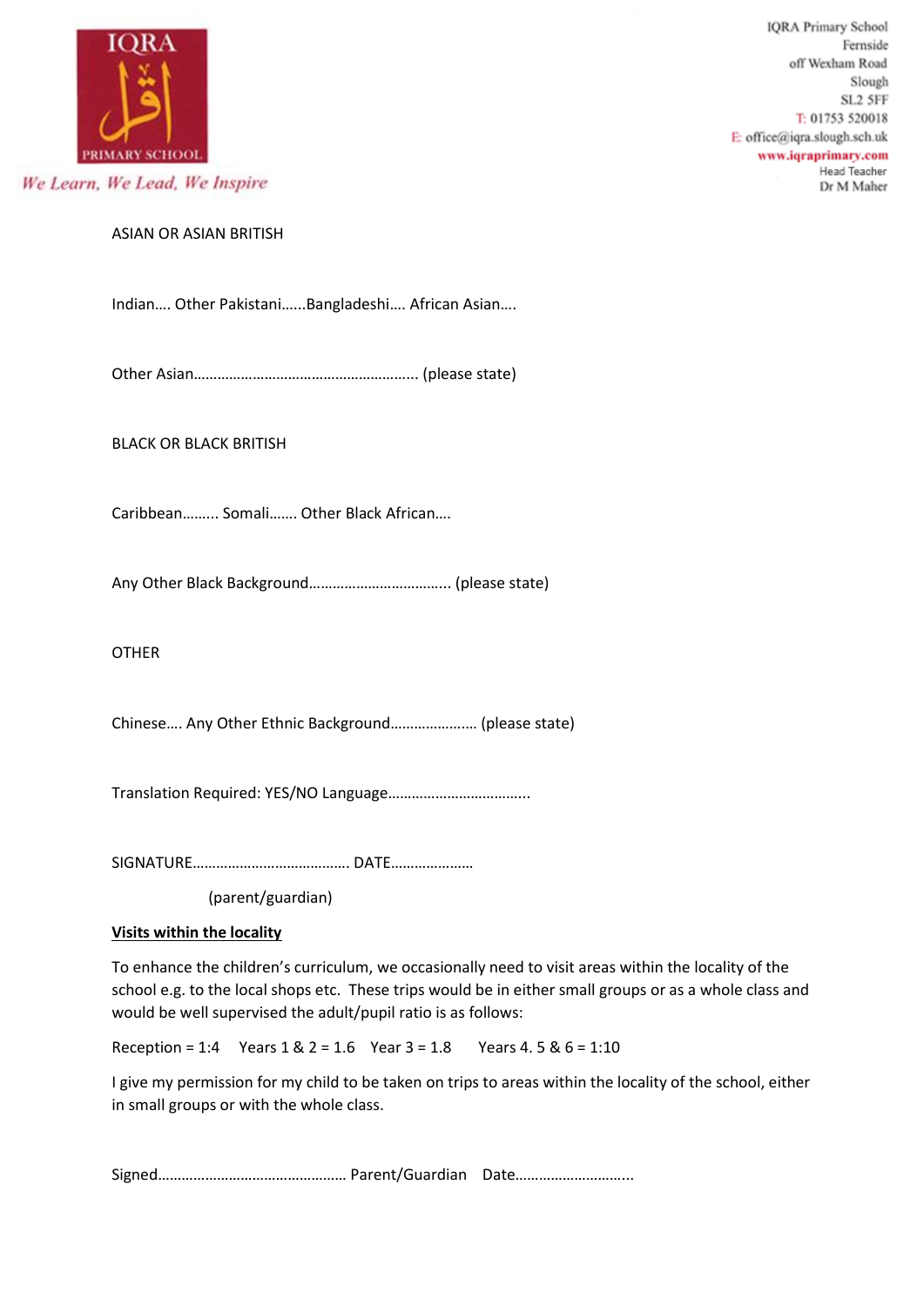

# **Parental permission**

Would you please write below the names of two adults who have your permission to collect your child from school

1………………………………Relationship……………………Tel No…………………………

2………………………………Relationship……………………Tel No…………………………

Signed………………………………………. Parent/Guardian Date…………………………...

## **Internet permission**

I give permission for my child to use the internet in a responsible manner under supervision of the class teacher.

Signed.............................................................Parent/Guardian Date............................................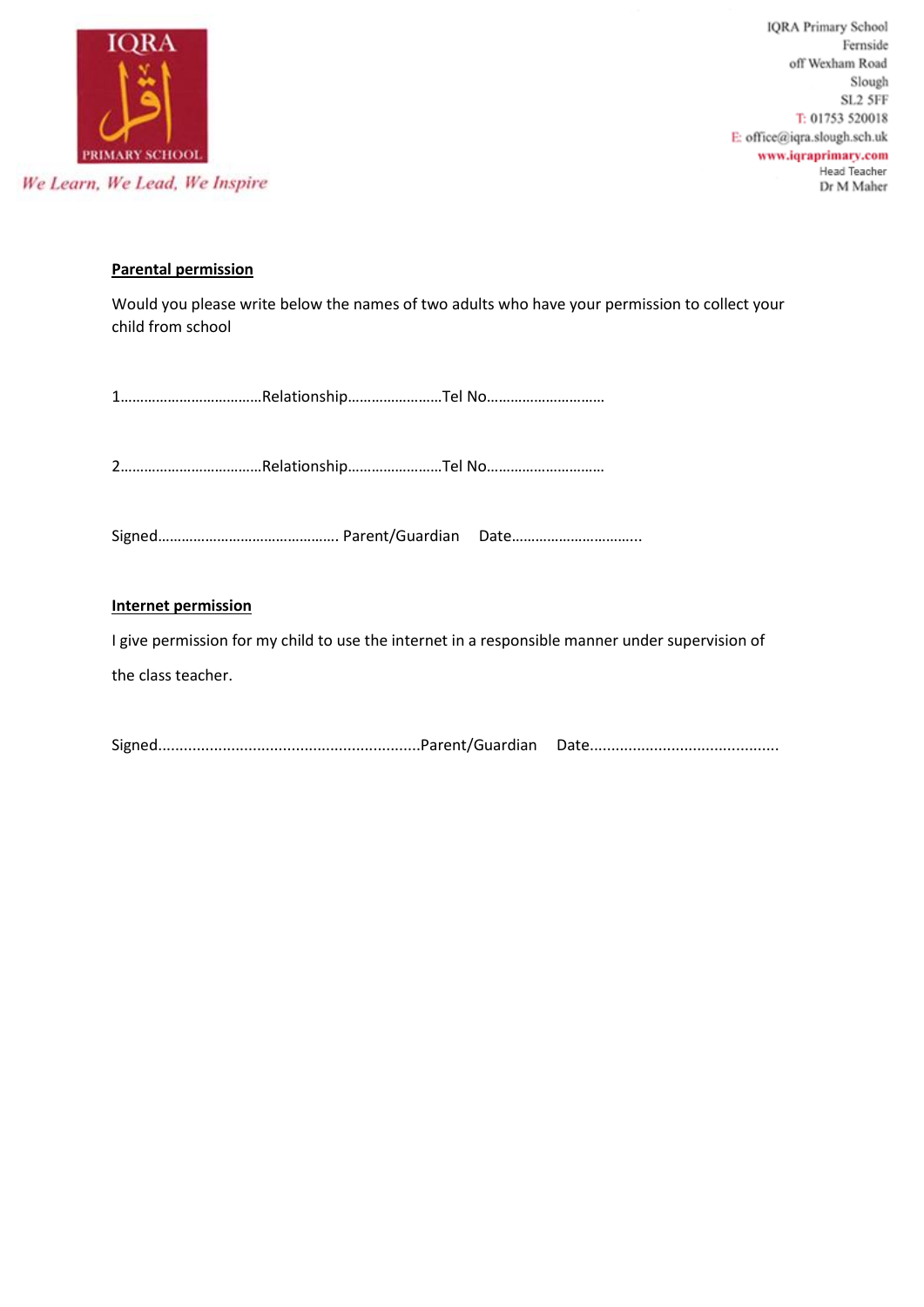

# **SCHOOL STANDARDS AND FRAMEWORK ACT 1998 APPEAL AGAINST ADMISSION DECISION VOLUNTARY AIDED SCHOOLS**

| FOR OFFICIAL USE   ACK. SENT |                  |
|------------------------------|------------------|
| DATE REC                     | <b>APPEAL NO</b> |
| <b>SCHOOL</b>                |                  |

Please complete the form using **black** ink if possible.

| PUPIL'S SURNAME      | DATE OF      |  |            |             |
|----------------------|--------------|--|------------|-------------|
| (Family name)        | <b>BIRTH</b> |  |            |             |
| <b>PUPIL'S FIRST</b> |              |  | <b>SEX</b> | MALE/FEMALE |
| NAMES(S)             |              |  |            |             |
| PRESENT OR LAST      |              |  |            |             |
| <b>SCHOOL</b>        |              |  |            |             |
| ALLOCATED SCHOOL     |              |  |            |             |
|                      |              |  |            |             |

Do you have any other children? If so, please indicate their names, ages and school they attend or are allocated.

| Name | Date of birth | School attending/allocated |
|------|---------------|----------------------------|
|      |               |                            |
|      |               |                            |

Does your child have a statement of special educational needs? YES/NO

| If your child has been permanently excluded more |  |
|--------------------------------------------------|--|
| than once, please give date of last exclusion.   |  |

### PARENT/GUARDIAN

| <b>TITLE</b>             |                              | <b>FIRST NAME</b> |             |  | SURNAME |  |
|--------------------------|------------------------------|-------------------|-------------|--|---------|--|
|                          | <b>RELATIONSHIP TO CHILD</b> |                   |             |  |         |  |
|                          | <b>CURRENT ADDRESS</b>       |                   |             |  |         |  |
|                          |                              |                   |             |  |         |  |
|                          |                              |                   |             |  |         |  |
| <b>TELEPHONE NUMBERS</b> |                              | <b>HOME</b>       |             |  |         |  |
| <b>MOBILE</b>            |                              |                   | <b>WORK</b> |  |         |  |
| <b>EMAIL</b>             |                              |                   |             |  |         |  |

IF YOU ARE MOVING HOUSE

If you are in the process of moving house and this forms part of the reason for your appeal you should forward proof of change of contracts for your new property or proof of residence for your new address to the clerk as soon as possible.

| <b>ADDRESS</b>       |  |
|----------------------|--|
| TELEPHONE NUMBER     |  |
| EXPECTED MOVING DATE |  |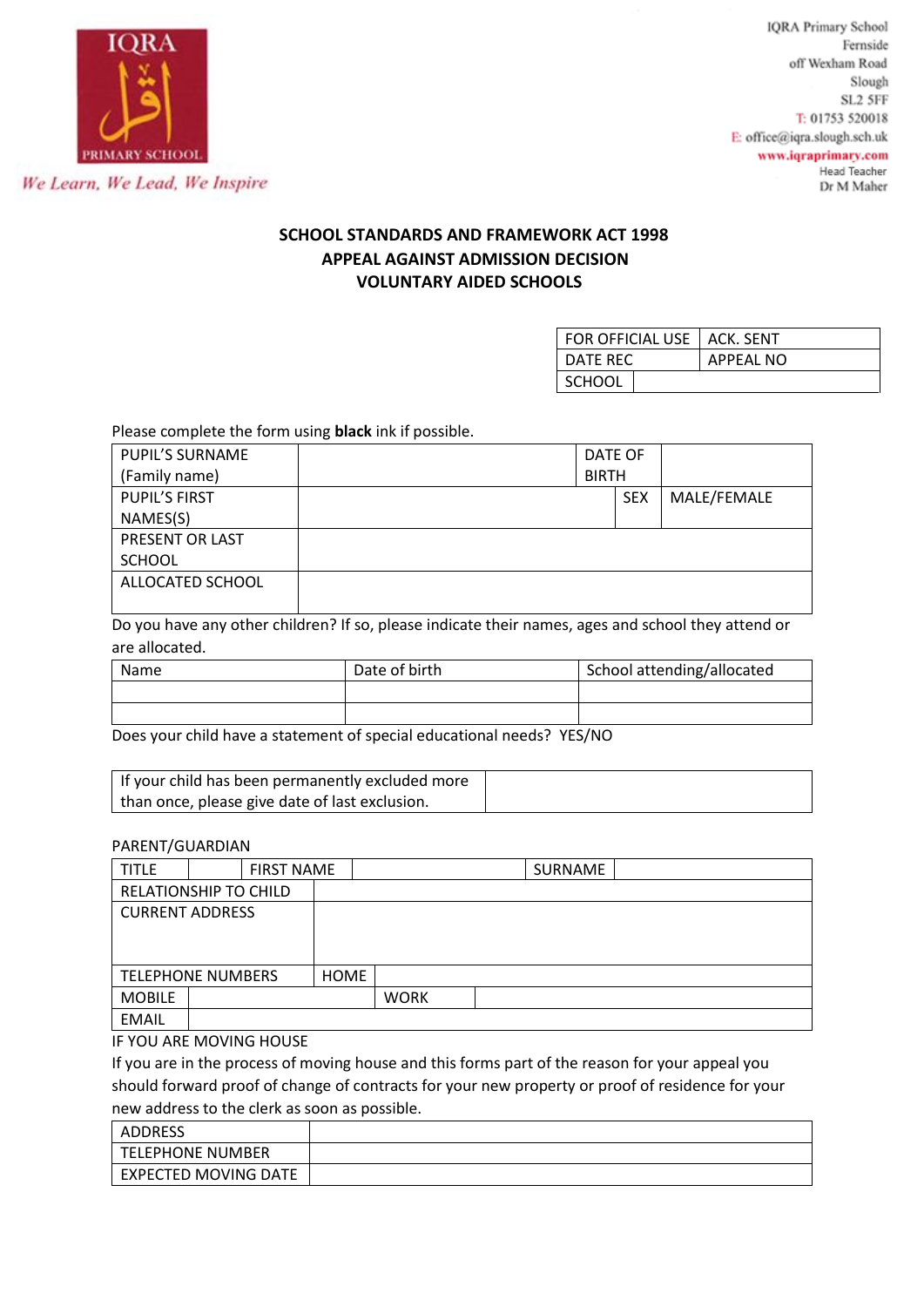

We Learn, We Lead, We Inspire

**IQRA Primary School** Fernside off Wexham Road Slough SL2 5FF T: 01753 520018 E: office@iqra.slough.sch.uk www.iqraprimary.com Head Teacher Dr M Maher

# GROUNDS/REASONS FOR SUBMITTING THE APPEAL

Please indicate below your reasons for appealing. You may attach additional sheets to this form. Any letters you have already sent to the clerk concerning your appeal will be attached to this form and circulated to the Appeals Panel. If medical or social grounds form part of the reason for your appeal it will be helpful to your case if you could provide written evidence from the professional person involved. The School cannot contact Doctors, Education Welfare Officers or Social Workers in these matters.

| <b>DATE</b> | SIGNATURE |  |
|-------------|-----------|--|
|             |           |  |